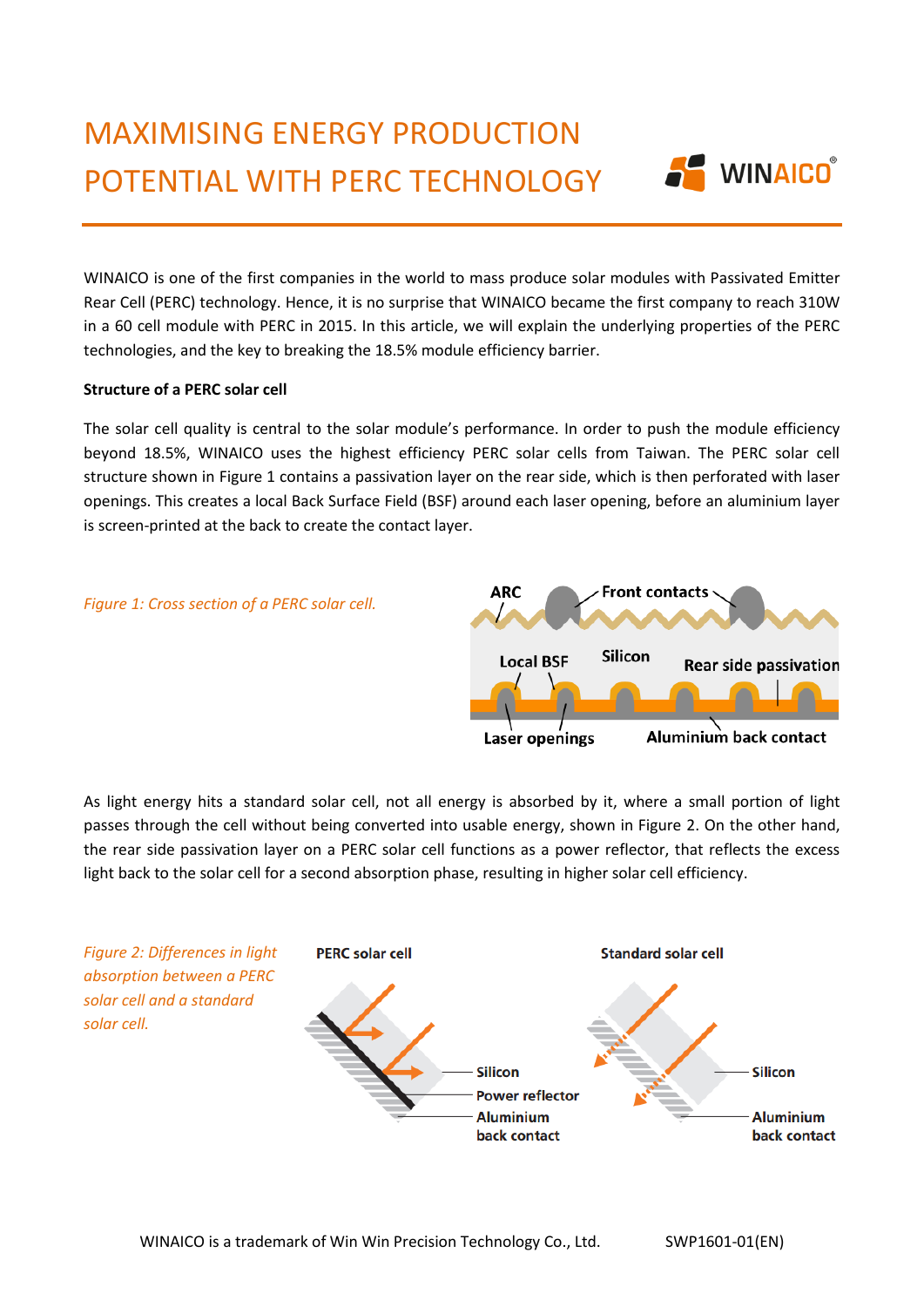## **PERC's impact on real world solar installations**

The total energy in sunlight is the sum of energy across a wide range of wavelengths. Therefore a good solar cell technology needs to have excellent spectral response, across all wavelengths, matching the sunlight. When the sun shines on a standard solar cell, the shorter wavelengths below 500 nm (blue light) get absorbed by the solar cell, but the longer wavelengths above 620 nm (red light and infrared) may pass through the solar cell without being converted into useful energy. The extra reflector layer in the PERC solar cell is effective at reflecting infrared wavelengths longer than 1000 nm for a second absorption phase, resulting in better response than standard cell technology across the whole spectrum, shown in Figure 3.



*Figure 3: Differences in spectral response between a PERC solar cell and a standard solar cell.*

During low light (dawn and dusk) and weak light (cloudy) conditions, the shorter wavelength blue light gets absorbed by the atmosphere, allowing higher proportion of long wavelength light to reach the Earth. In such situations, PERC solar cells' improved spectral response at long wavelengths allow the cells to perform better than standard cells, and maintain close to top efficiency at low light conditions, as illustrated by Figure 4. WINAICO's PERC module is able to maintain close of 99% of its STC efficiency at 200 W/m<sup>2</sup> irradiance level, while a standard solar module's relative efficiency drops to less than 96% at the same condition.



WINAICO is a trademark of Win Win Precision Technology Co., Ltd. SWP1601-01(EN)